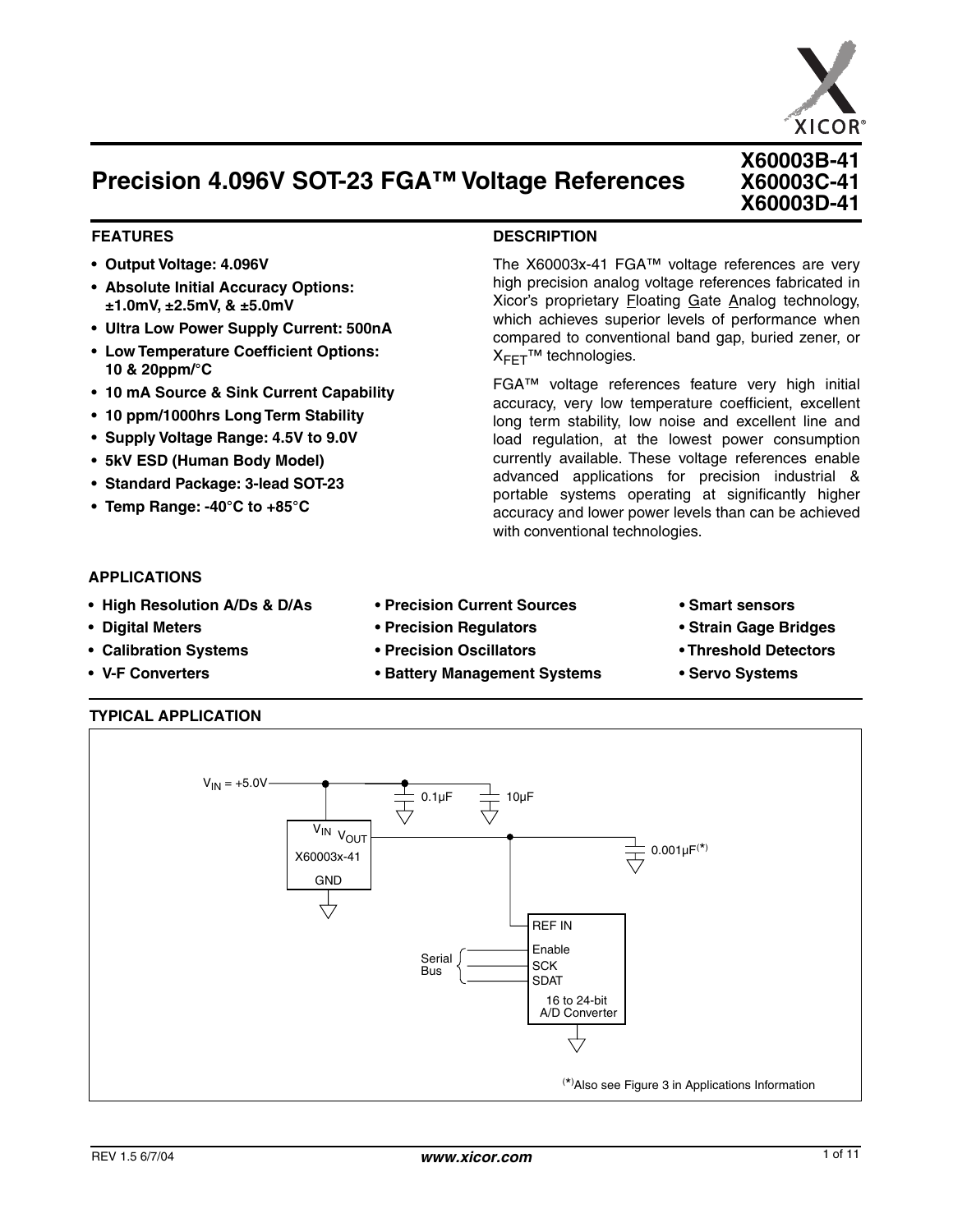# **PACKAGE DIAGRAM**



### **PIN CONFIGURATIONS**

| <b>Pin Name</b>  | <b>Description</b>                   |
|------------------|--------------------------------------|
| <b>GND</b>       | <b>Ground Connection</b>             |
| $V_{IN}$         | <b>Power Supply Input Connection</b> |
| <sup>ν</sup> ουτ | Voltage Reference Output Connection  |

### **ORDERING INFORMATION**



#### **PART MARKING**

| <b>Order Part Number</b> | <b>Top Marking</b> |  |  |
|--------------------------|--------------------|--|--|
| X60003BIG3-41            | AHA                |  |  |
| X60003CIG3-41            | AHB                |  |  |
| X60003DIG3-41            | AHC.               |  |  |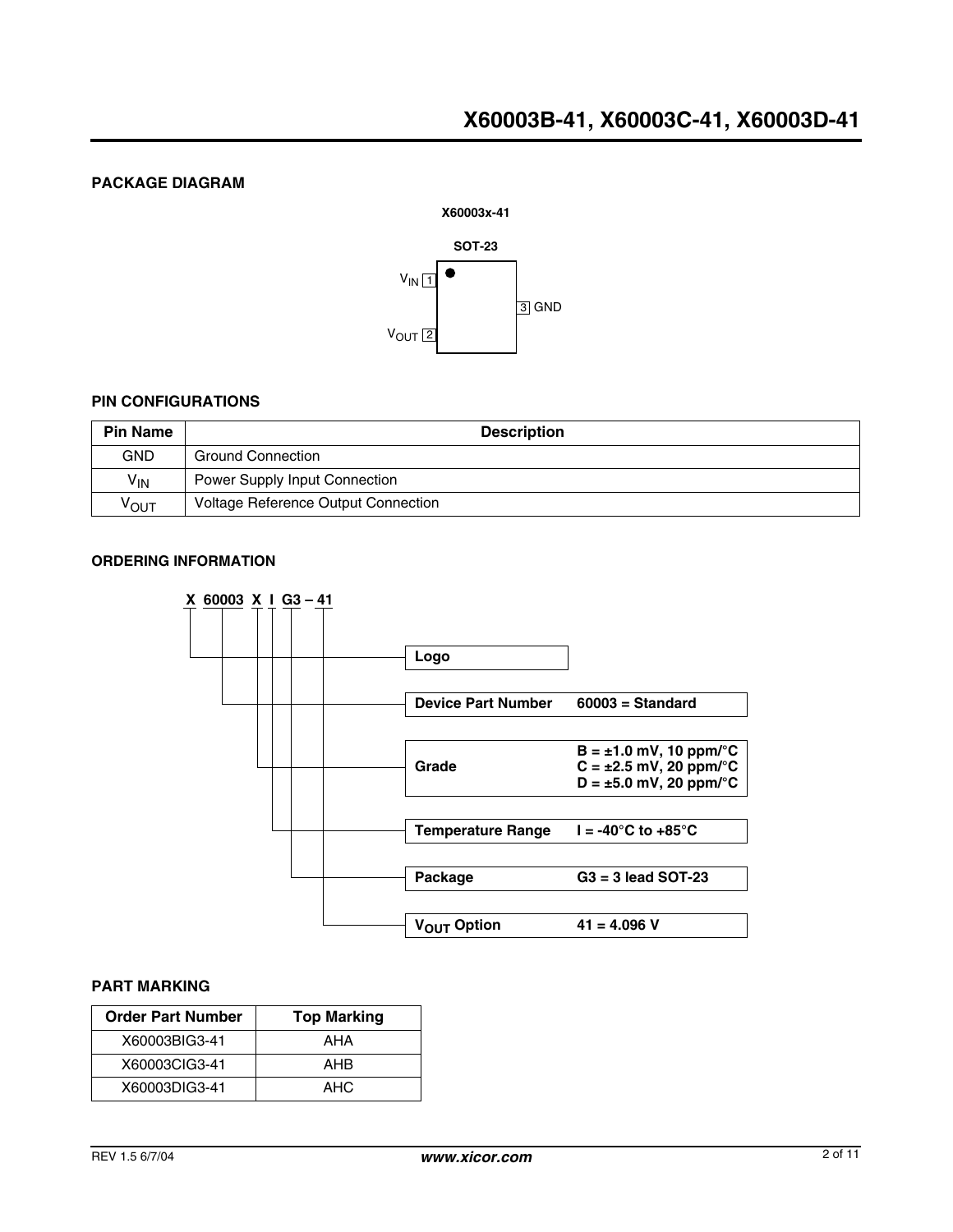# **ABSOLUTE MAXIMUM RATINGS**

| Storage Temperature Range  - 65°C to + 125°C   |
|------------------------------------------------|
| Max Voltage Applied                            |
|                                                |
| Max Voltage Applied                            |
|                                                |
| Lead Temperature (soldering, 10 secs)  + 225°C |
| $*M = 1.1$                                     |

 $Maximum$  duration  $= 10$  seconds

#### **RECOMMENDED OPERATING CONDITIONS**

| Temperature | Min. | Max.   |  |  |
|-------------|------|--------|--|--|
| Industrial  |      | $-950$ |  |  |

#### **COMMENT**

Absolute Maximum Ratings indicate limits beyond which permanent damage to the device and impaired reliability may occur. These are stress ratings provided for information only and functional operation of the device at these or any other conditions beyond those indicated in the operational sections of this specification are not implied.

For guaranteed specifications and test conditions, see Electrical Characteristics.

The guaranteed specifications apply only for the test conditions listed. Some performance characteristics may degrade when the device is not operated under the listed test conditions.

# **ELECTRICAL CHARACTERISTICS**

(Operating Conditions:  $V_{IN}$  = 5.0V,  $I_{OUT}$  = 0mA,  $C_{OUT}$  = 0.001µF,  $T_A$  = -40 to +85°C unless otherwise specified.)

| Symbol                                      | <b>Parameter</b>                       | <b>Conditions</b>                           | Min    | Typ   | <b>Max</b> | <b>Units</b> |
|---------------------------------------------|----------------------------------------|---------------------------------------------|--------|-------|------------|--------------|
| <b>VOUT</b>                                 | Output Voltage                         |                                             |        | 4.096 |            | V            |
| $V_{OA}$                                    | V <sub>OUT</sub> Accuracy              | $T_A = 25^{\circ}C$                         |        |       |            | mV           |
|                                             | X60003B-41                             |                                             | $-1.0$ |       | $+1.0$     |              |
|                                             | X60003C-41                             |                                             | $-2.5$ |       | $+2.5$     |              |
|                                             | X60003D-41                             |                                             | $-5.0$ |       | $+5.0$     |              |
| l <sub>IN</sub>                             | <b>Supply Current</b>                  |                                             |        | 500   | 900        | nA           |
| $V_{\text{IN}}$                             | Input Voltage Range                    |                                             | 4.5    |       | 9.0        | v            |
| TC V <sub>OUT</sub>                         | Output Voltage                         | X60003B-41                                  |        |       | 10         | ppm/°C       |
|                                             | Temperature Coefficient <sup>(1)</sup> | X60003C-41                                  |        |       | 20         |              |
|                                             |                                        | X60003D-41                                  |        |       | 20         |              |
| $\Delta V_{\rm OUT}/\Delta V_{\rm IN}$      | Line Regulation                        | +4.5V $\leq$ V <sub>IN</sub> $\leq$ +8.0V   |        |       | 150        | µV/V         |
| $\Delta V_{\rm OUT}/\Delta I_{\rm OUT}$     | Load Regulation                        | $0mA \leq I_{\text{SOURCE}} \leq 10mA$      |        | 10    | 50         | µV/mA        |
|                                             |                                        | $-10mA \leq I_{SINK} \leq 0mA$              |        | 20    | 100        |              |
| $\Delta V_{\text{OUT}}/\Delta t$            | Long Term Stability                    | $T_A = 25^{\circ}C$                         |        | 10    |            | ppm/         |
|                                             |                                        |                                             |        |       |            | 1000Hrs      |
| $\Delta V_{\text{OUT}}/\Delta T_{\text{A}}$ | Thermal Hysteresis <sup>(2)</sup>      | $\Delta T = -40^{\circ}C$ to $+85^{\circ}C$ |        | 150   |            | ppm          |
| lsc                                         | Short Circuit Current <sup>(3)</sup>   | $T_A = 25^{\circ}C$                         |        | 50    | 80         | mA           |
| $V_{N}$                                     | <b>Output Voltage Noise</b>            | $0.1$ Hz to $10$ Hz                         |        | 30    |            | $\mu V_{pp}$ |

**Note:** 1. Over the specified temperature range. Temperature coefficient is measured by the box method whereby the change in  $V_{\text{OUT}}$  is divided by the temperature range; in this case, -40 $^{\circ}$ C to +85 $^{\circ}$ C = 125 $^{\circ}$ C.

2. Thermal Hysteresis is the change in V<sub>OUT</sub> created by package stress @ T<sub>A</sub> = 25°C after temperature cycling. V<sub>OUT</sub> is read initially at  $T_A = 25^{\circ}$ C; the X60003x-41 is then cycled between Hot (85°C) and Cold (-40°C) before a second V<sub>OUT</sub> measurement is taken at 25°C. The deviation between the initial  $V_{\text{OUT}}$  reading and the second  $V_{\text{OUT}}$  reading is then expressed in ppm.

3. Guaranteed by Device Characterization and/or correlation to other device tests.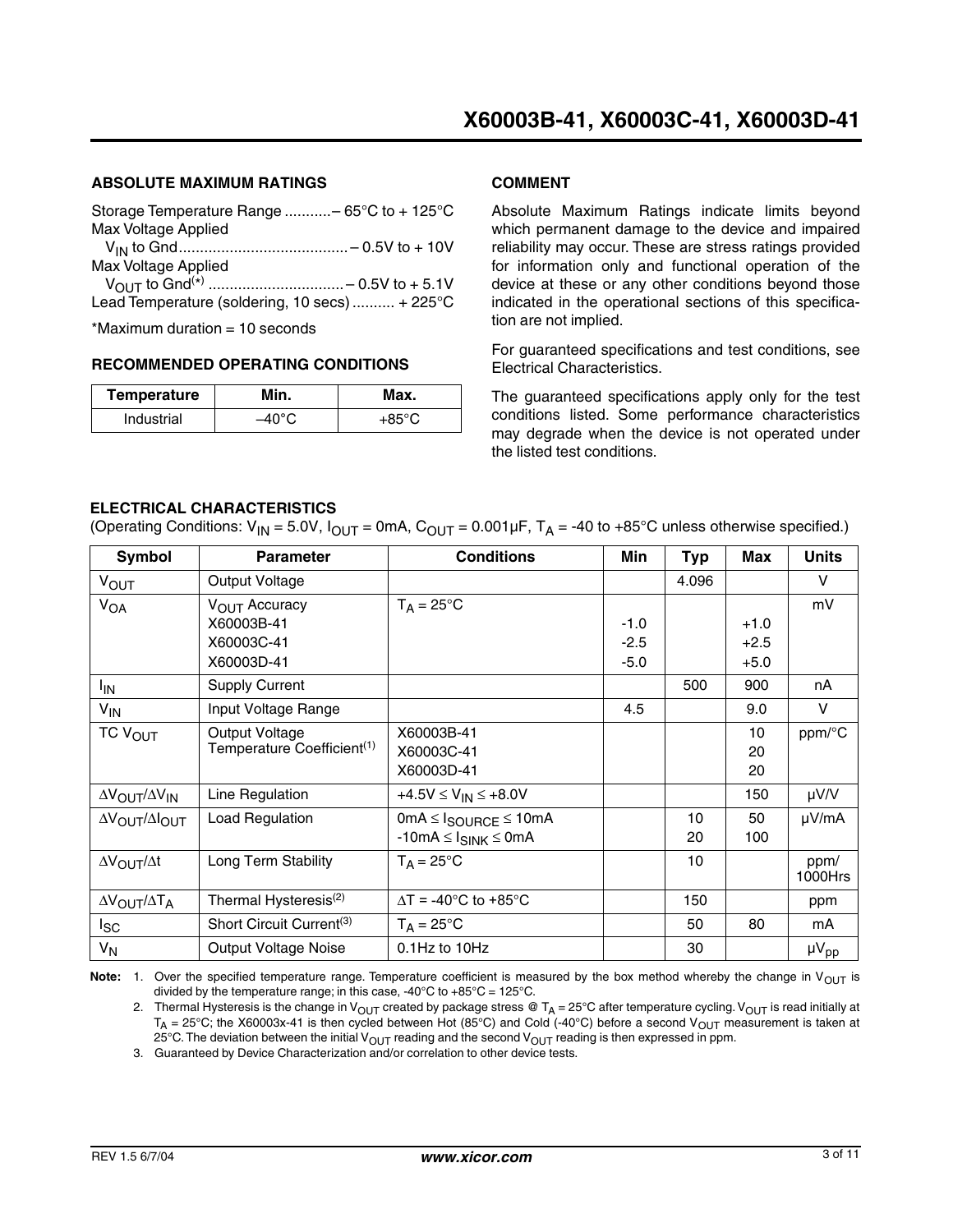### **TYPICAL PERFORMANCE CHARACTERISTIC CURVES**

 $(V_{IN} = 5.0V, I_{OUT} = 0mA, T_A = 25°C$  unless otherwise specified)

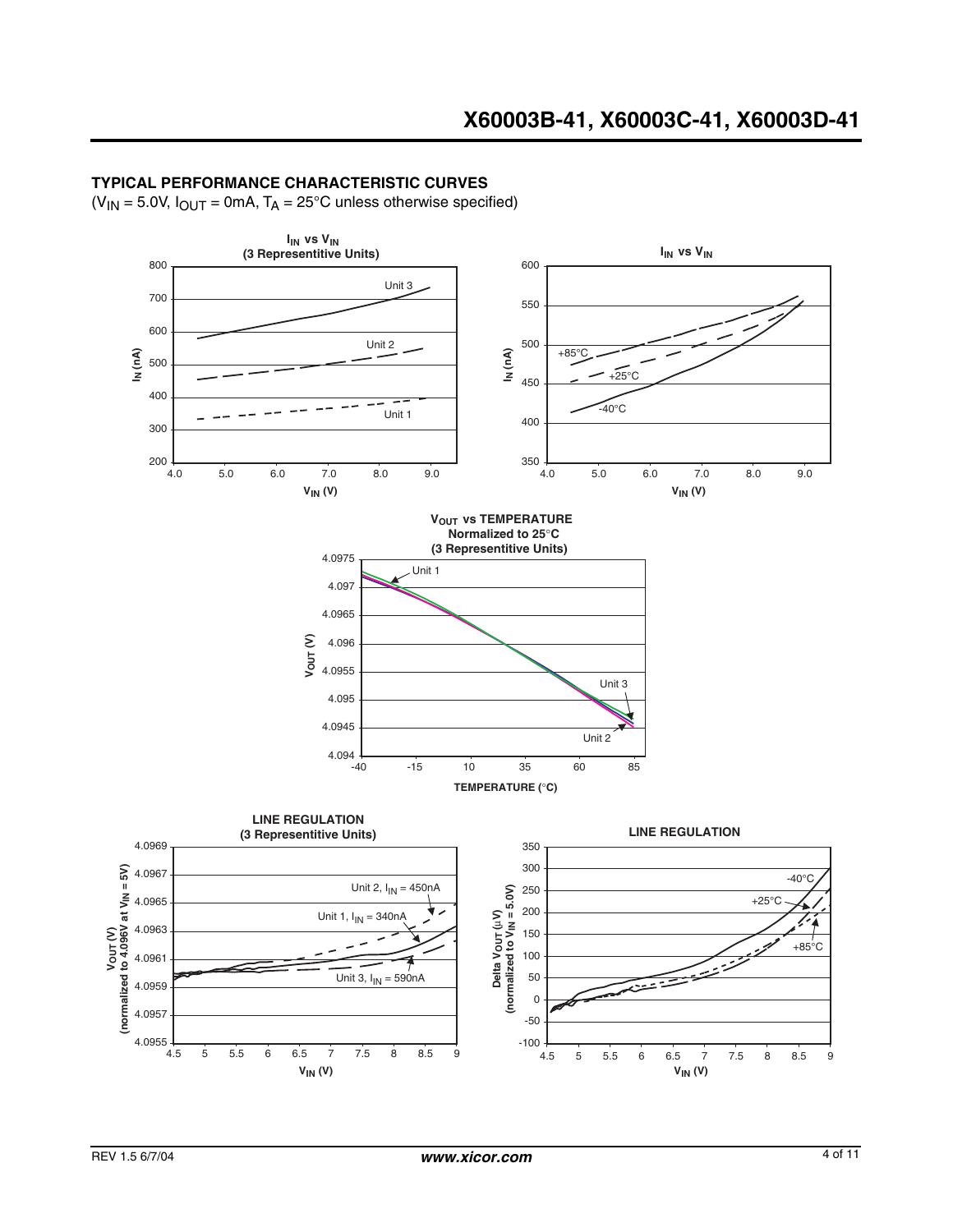### **TYPICAL PERFORMANCE CHARACTERISTIC CURVES**

 $(V_{IN} = 5.0V, I_{OUT} = 0mA, T_A = 25°C$  unless otherwise specified)

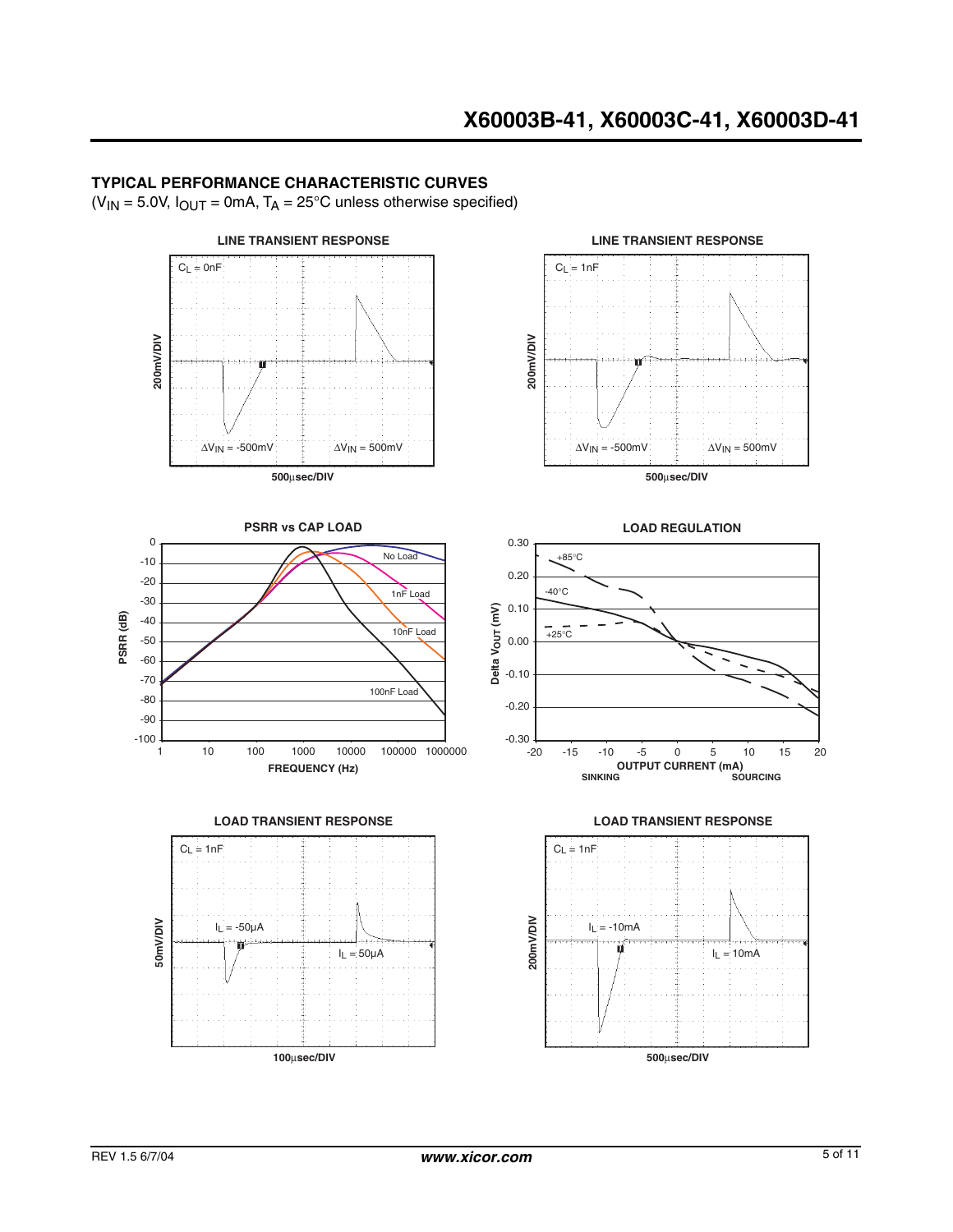# **TYPICAL PERFORMANCE CHARACTERISTIC CURVES**

 $(V_{IN} = 5.0V, I_{OUT} = 0mA, T_A = 25°C$  unless otherwise specified)



**0.1Hz to 10Hz VOUT NOISE Band Pass Filter with 1 Zero at 0.1Hz and 2 Poles at 10Hz**

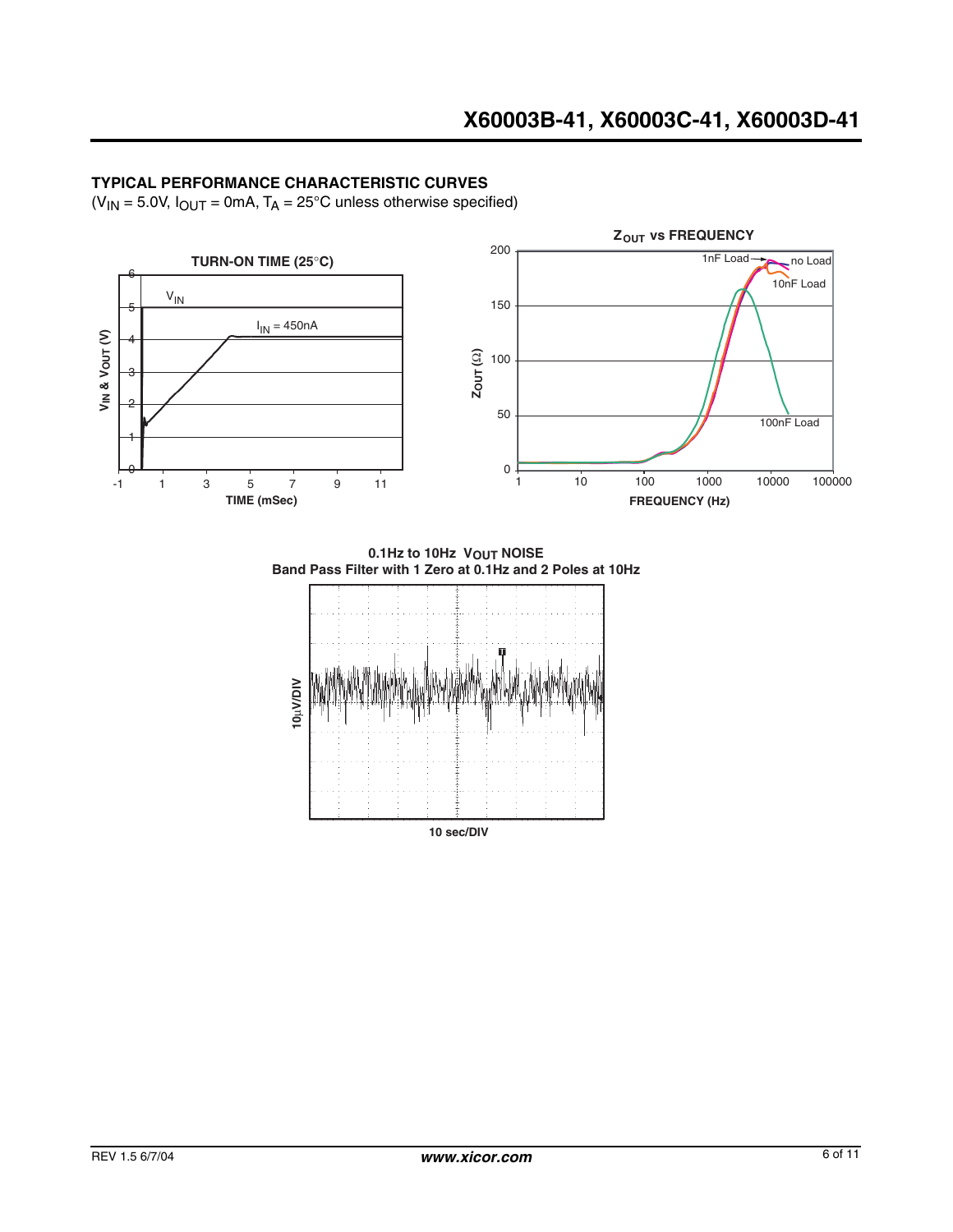### **APPLICATIONS INFORMATION**

#### **FGA Technology**

The X60003x-41 voltage reference uses the floating gate technology to create references with very low drift and supply current. Essentially the charge stored on a floating gate cell is set precisely in manufacturing. The reference voltage output itself is a buffered version of the floating gate voltage. The resulting reference device has excellent characteristics which are unique in the industry: very low temperature drift, high initial accuracy, and almost zero supply current. Also, the reference voltage itself is not limited by voltage bandgaps or zener settings, so a wide range of reference voltages can be programmed (standard voltage settings are provided, but customer-specific voltages are available).

The process used for these reference devices is a floating gate CMOS process, and the amplifier circuitry uses CMOS transistors for amplifier and output transistor circuitry. While providing excellent accuracy, there are limitations in output noise level and load regulation due to the MOS device characteristics. These limitations are addressed with circuit techniques discussed in other sections.

#### **Nanopower Operation**

Reference devices achieve their highest accuracy when powered up continuously, and after initial stabilization has taken place.

The X60003x-41 is the first high precision voltage reference with ultra low power consumption that makes it practical to leave power on continuously in battery operated circuits. The X60003x-41 consumes extremely low supply current due to the proprietary FGA technology. Supply current at room temperature is typically 500nA which is 1 to 2 orders of magnitude lower than competitive devices. Application circuits using battery power will benefit greatly from having an accurate, stable reference which essentially presents no load to the battery.

In particular, battery powered data converter circuits that would normally require the entire circuit to be disabled when not in use can remain powered up between conversions as shown in figure 1. Data acquisition circuits providing 12 to 24 bits of accuracy can operate with the reference device continuously biased with no power penalty, providing the highest accuracy and lowest possible long term drift.

Other reference devices consuming higher supply currents will need to be disabled in between conversions to conserve battery capacity. Absolute accuracy will suffer as the device is biased and requires time to settle to its final value, or, may not actually settle to a final value as power on time may be short.

**Figure 1.** 



#### **Board mounting Considerations**

For applications requiring the highest accuracy, board mounting location should be reviewed. Placing the device in areas subject to slight twisting can cause degradation of the accuracy of the reference voltage due to die stresses. It is normally best to place the device near the edge of a board, or the shortest side, as the axis of bending is most limited at that location. Obviously mounting the device on flexprint or extremely thin PC material will likewise cause loss of reference accuracy.

#### **Noise Performance and Reduction:**

The output noise voltage in a 0.1Hz to 10Hz bandwidth is typically 30µVp-p. This is shown in the plot in the Typical Performance Curves. The noise measurement is made with a bandpass filter made of a 1 pole highpass filter with a corner frequency at .1Hz and a 2-pole low-pass filter with a corner frequency at 12.6Hz to create a filter with a 9.9Hz bandwidth. Noise in the 10KHz to 1MHz bandwidth is approximately 400µVp-p with no capacitance on the output, as shown in Fig. 2 below. These noise measurements are made with a 2 decade bandpass filter made of a 1 pole high-pass filter with a corner frequency at 1/10 of the center frequency and 1-pole low-pass filter with a corner frequency at 10 times the center frequency. Figure 2 also shows the noise in the 10KHz to 1MHz band can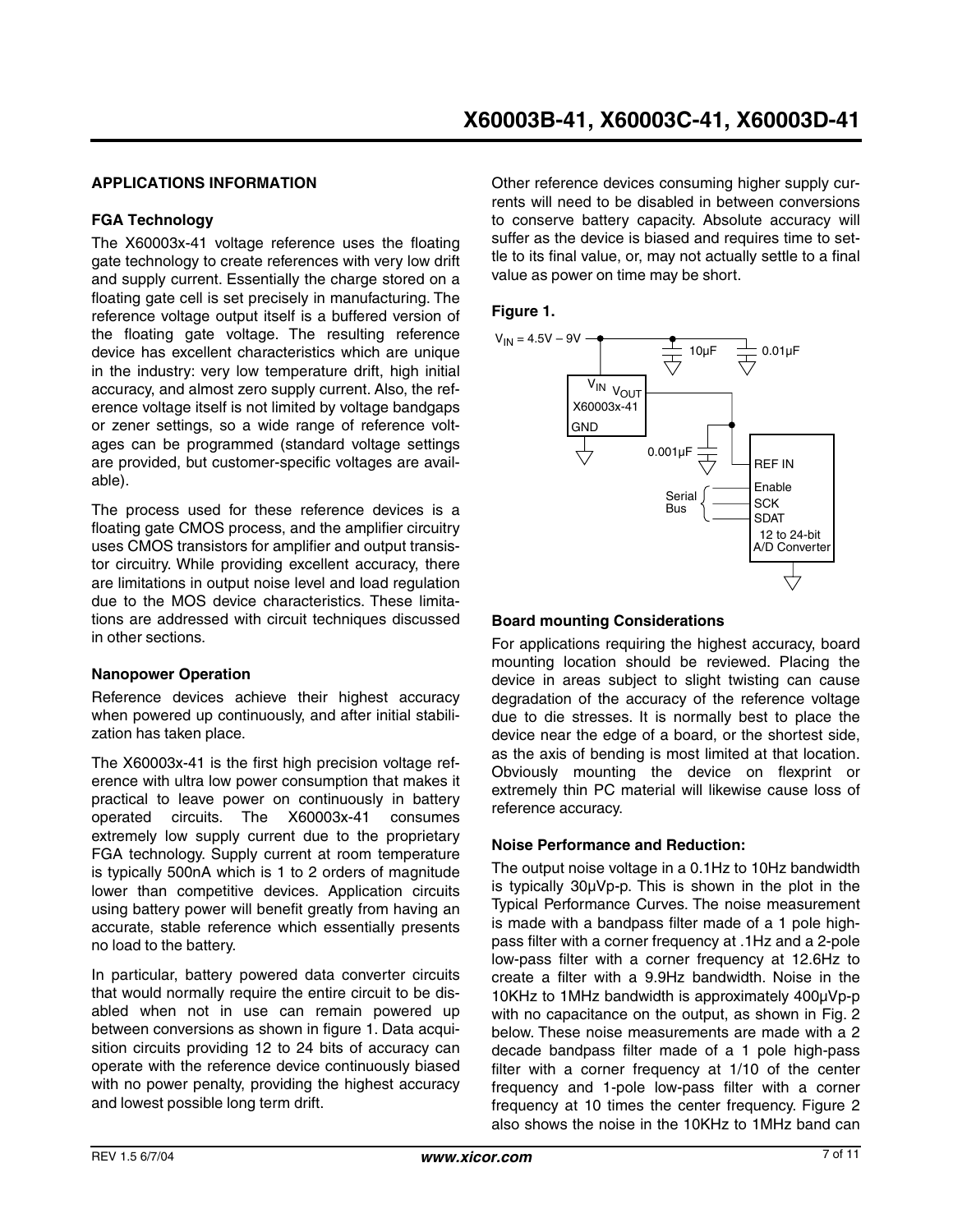be reduced to about 50µVp-p using a .001µF capacitor on the output. Noise in the 1KHz to 100KHz band can be further reduced using a 0.1µF capacitor on the output, but noise in the 1Hz to 100Hz band increases due to instability of the very low power amplifier with a 0.1µF capacitance load. For load capacitances above .001µF the noise reduction network shown in fig. 3 is recommended. This network reduces noise significantly over the full bandwidth. As shown in fig. 2, noise is reduced to less than 40µVp-p from 1Hz to 1MHz using this network with a .01µF capacitor and a 2Kohm resistor in series with a 10µF capacitor.

### **Figure 2.**



# **Figure 3.**



### **Turn-On Time**

The X60003x-41 device has ultra-low supply current and thus the time to bias up internal circuitry to final values will be longer than with higher power references. Normal turn-on time is typically 7ms. This is shown in the graph, Figure 4. Since devices can vary in supply current down to 300nA, turn-on time can last up to about 12ms. Care should be taken in system design to include this delay before measurements or conversions are started.

### **Figure 4.**



# **Temperature Coefficient**

The limits stated for temperature coefficient (tempco) are governed by the method of measurement. The overwhelming standard for specifying the temperature drift of a reference is to measure the reference voltage at two temperatures, take the total variation,  $(V_{HIGH}$  –  $V_1 \cap W$ ), and divide by the temperature extremes of measurement  $(T_{HIGH} - T_{LOW})$ . The result is divided by the nominal reference voltage (at T=25°C) and multiplied by 10<sup>6</sup> to yield ppm/°C. This is the "Box" method for determining temperature coefficient.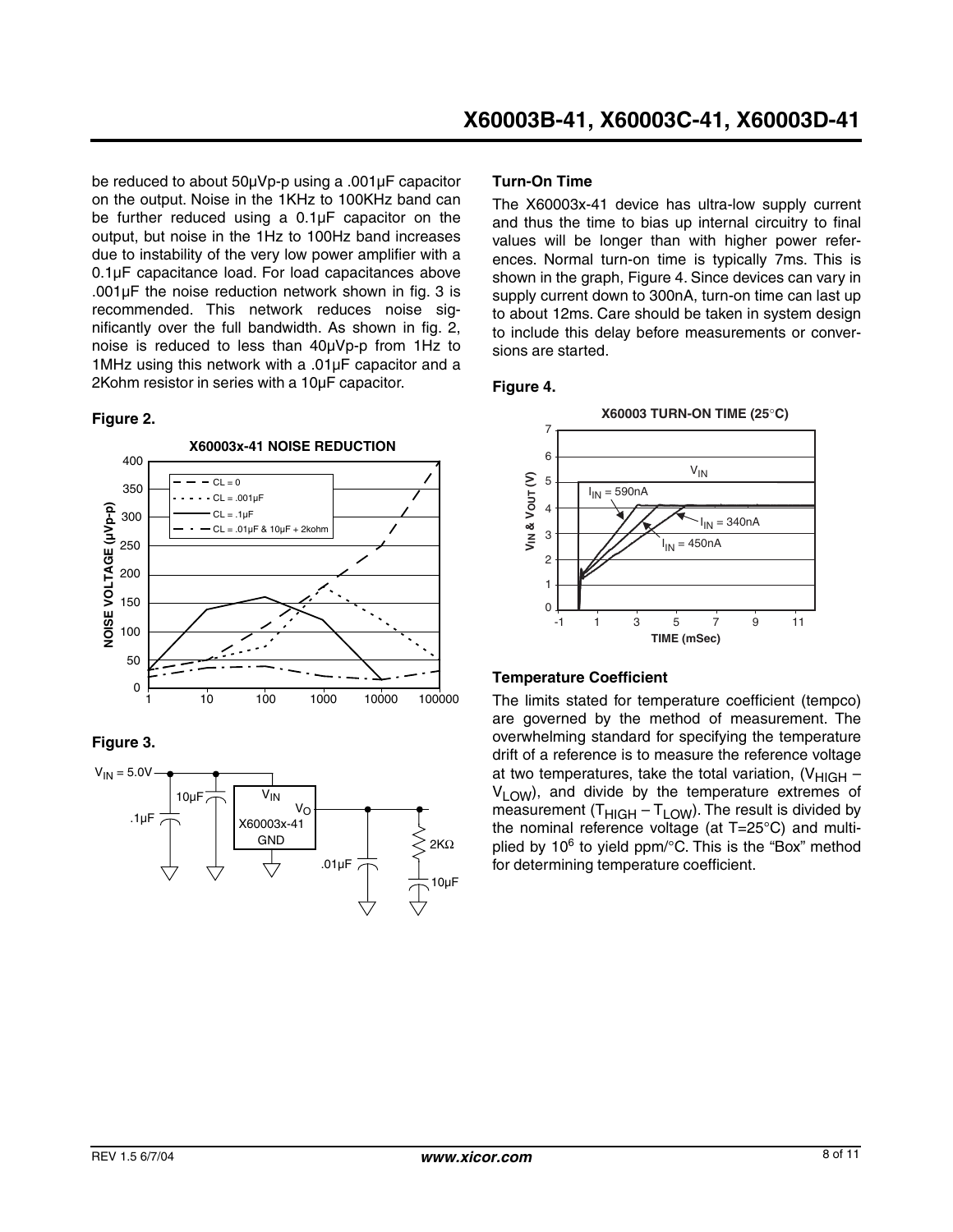### **TYPICAL APPLICATION CIRCUITS**

#### **Precision 4.096V, 50mA Reference.**



#### **±4.096V Dual Output, High Accuracy Reference**





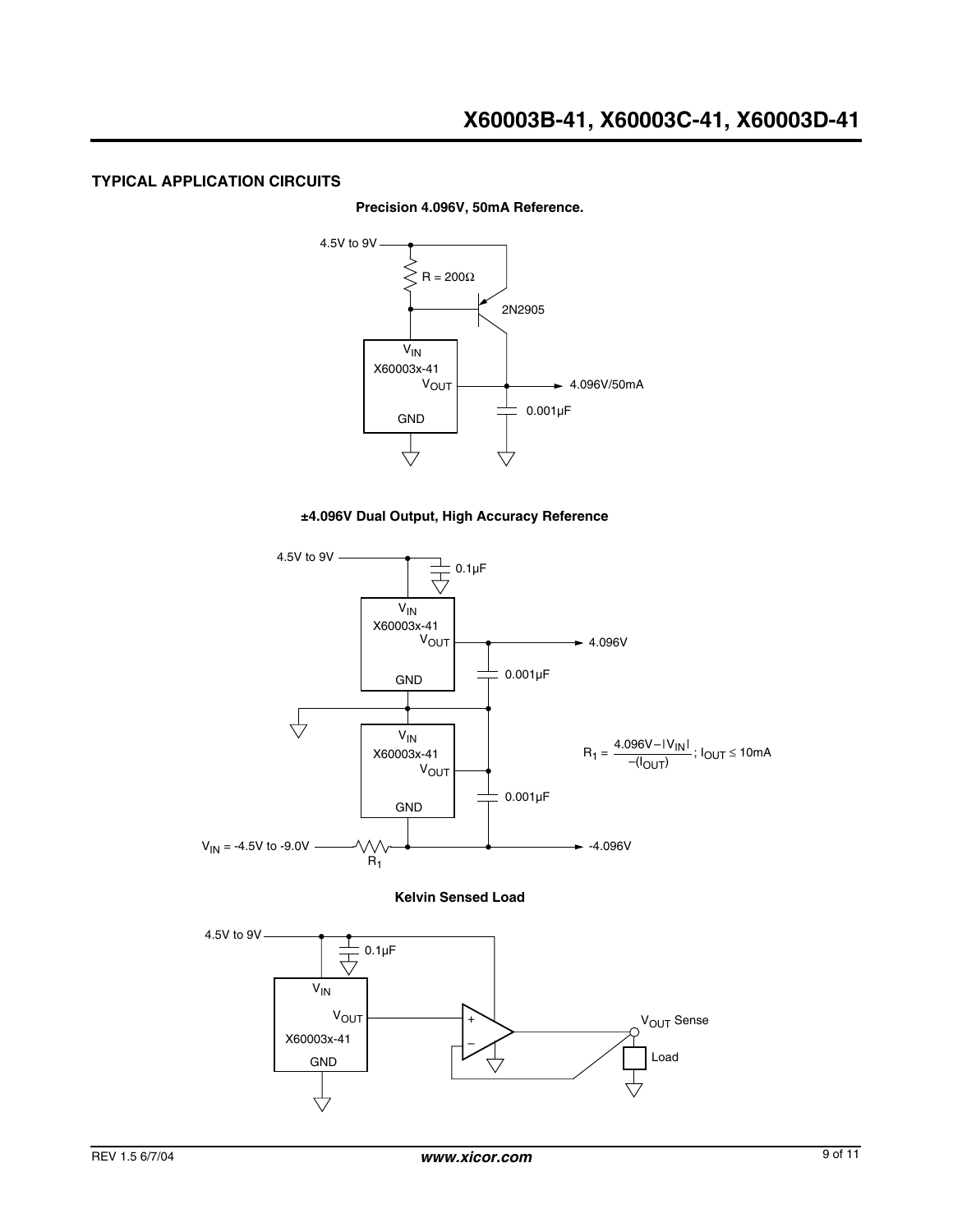#### **TYPICAL APPLICATION CIRCUITS**

**Negative Voltage Reference**